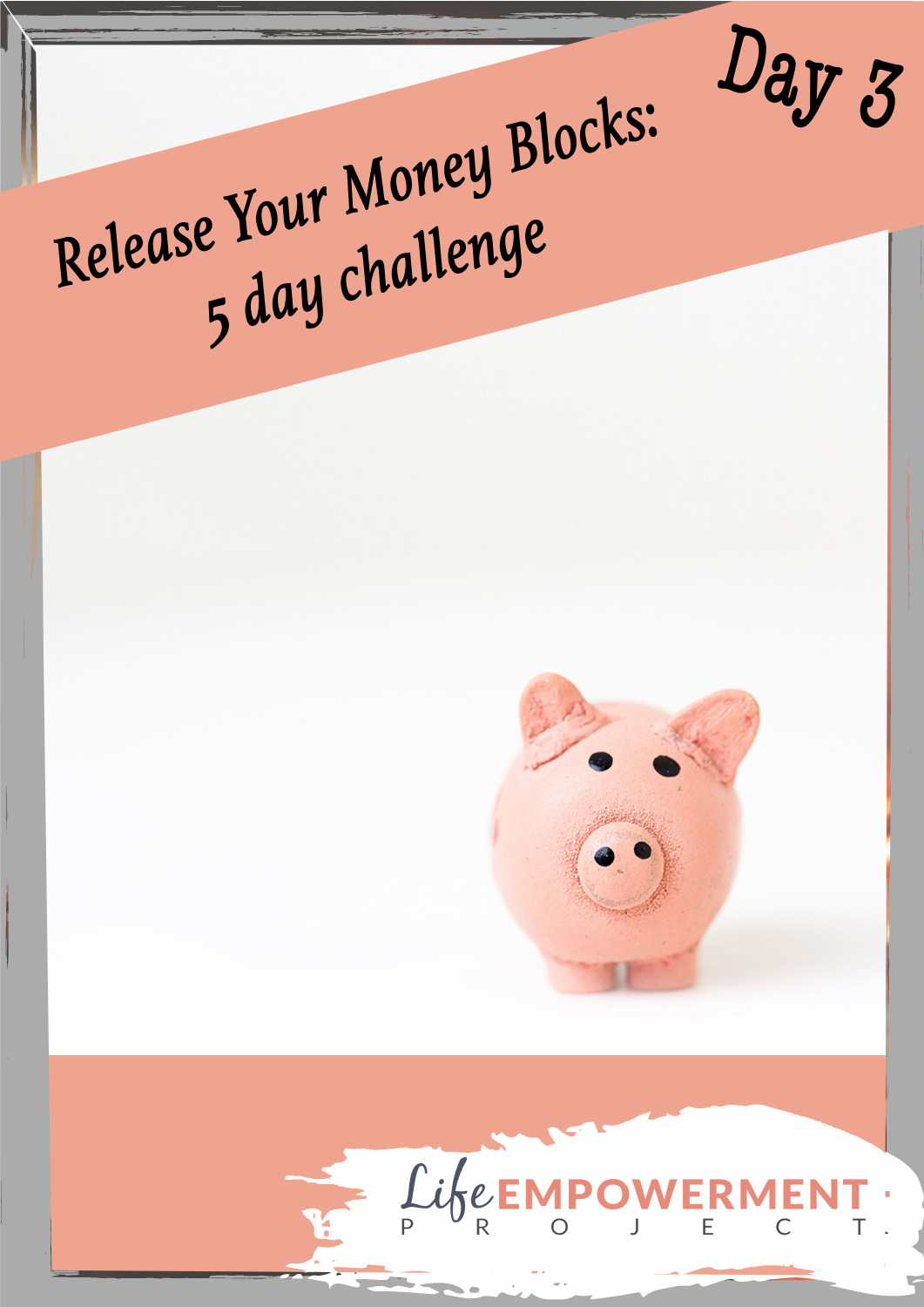## Day 3: **Prioritising YOU**

We're deeply conditioned to put anyone and everyone above ourselves.

It makes you right, it makes you a "good girl", it makes you accepted by your 'superiors' as you're growing up and sets you up perfectly to continue this self-sabotaging behavior.

But what it makes you most of all, is last.

And if you're putting yourself last, and the Universe is always saying YES to you…there's no way you'll ever receive the abundance you desire and deserve! The Universe sees you putting yourself at the bottom of the pile and assumes that's what you want!

Today's lesson and this workbook is all about how to put yourself as a priority so you can invest and spend without the guilt, and build the wealth required to live every one of your dreams.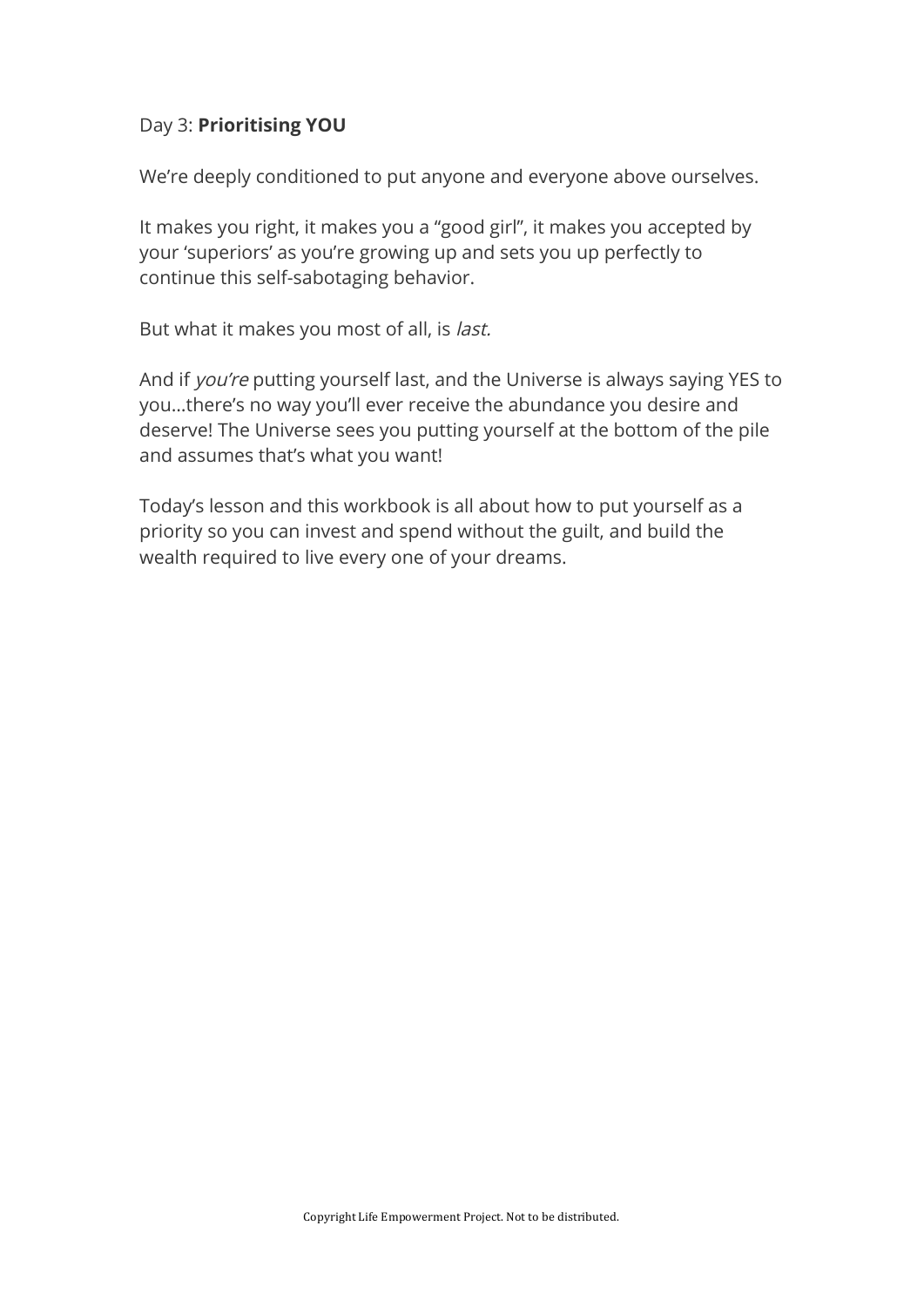We'll begin by connecting you to the **purpose** for the money you want to attract into your business and life. If you don't have a reason for the money to come, it simply won't!

Below, make a list of your desires within each of the categories listed. Approach these lists as if you're already your Number 1 Priority. This is really important!

Then, calculate rough costs for each of these and ensure your 'desired earning figure' is enough to include all these desires!

**Business:**

**Total cost for business desires:**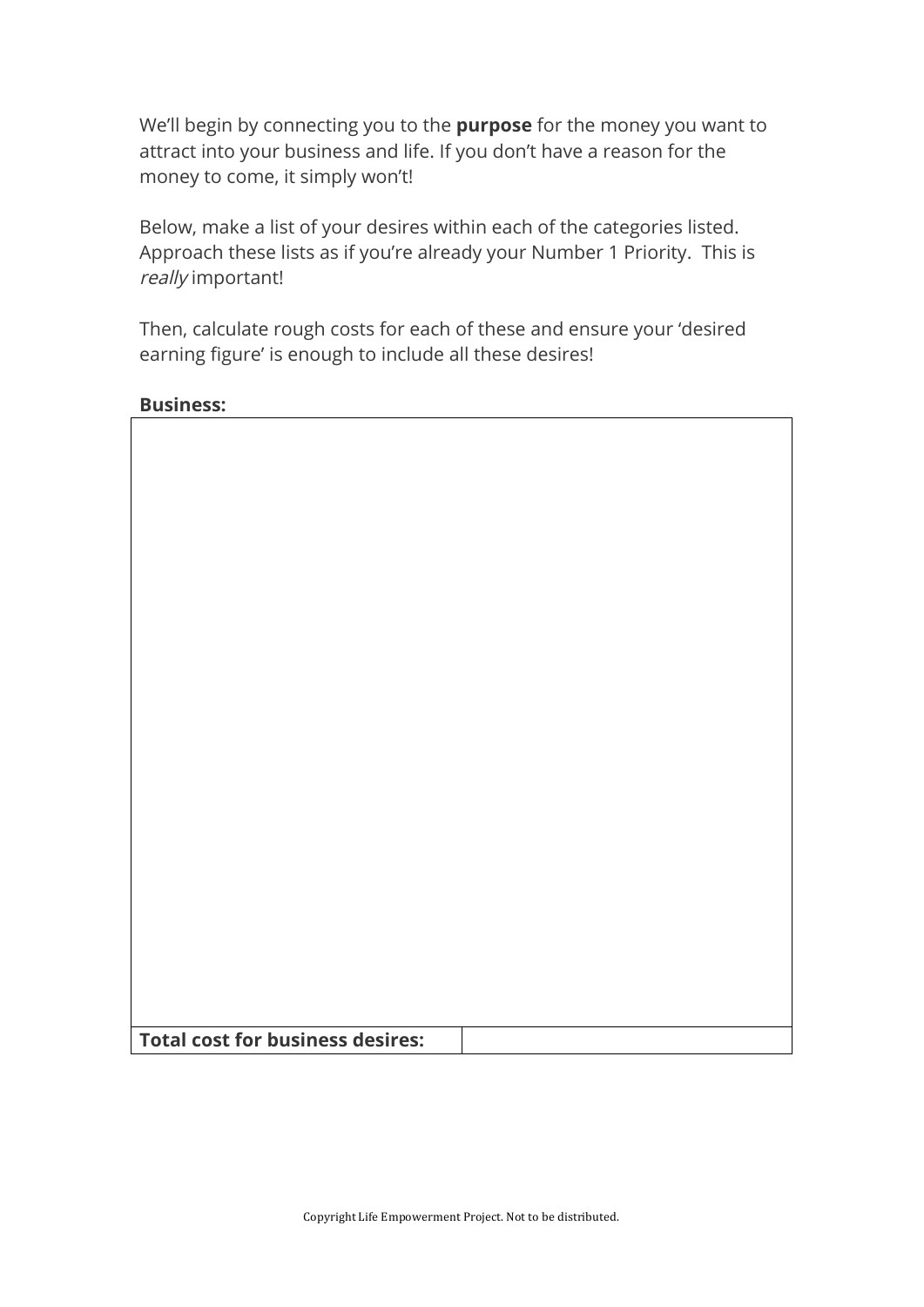**Home:**

| <b>Total cost for home desires:</b> |  |
|-------------------------------------|--|

# **Travel:**

| <b>Total cost for travel desires:</b> |  |
|---------------------------------------|--|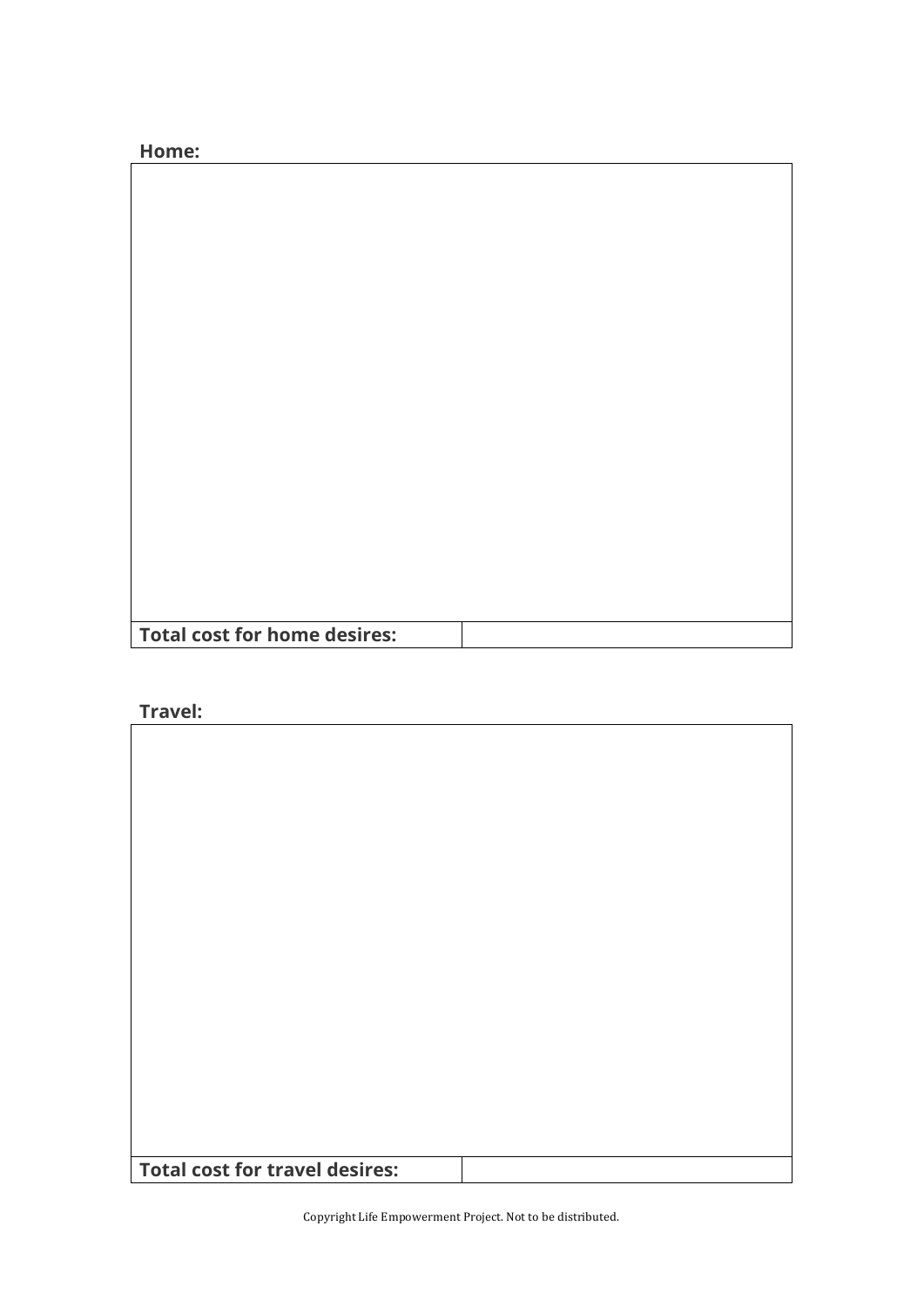**Experiences:**

**Total cost for experience desires:**

**Any other desires that set your soul on fire but don't fit into the above categories:**

**Total costs for other desires:**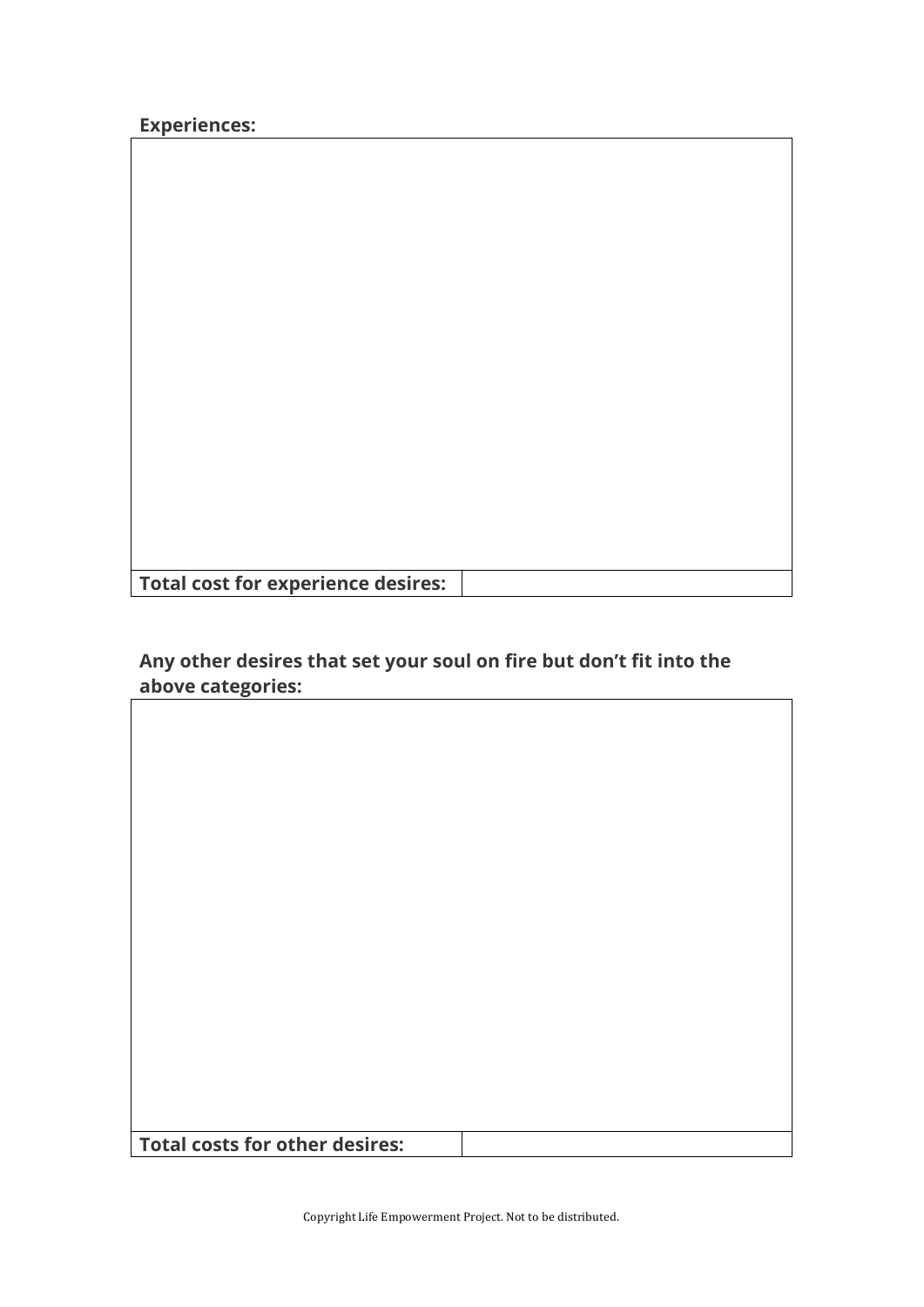# **Stop Waiting, Start Having**

Stop thinking 'when I have more money then I'll…' fill in the blanks! – and start living like you are that version of you now.

You think WHEN you've got more money THEN you'll feel differently but you won't, nothing will change. Not the way you feel, not the way you approach life, not anything – until you consciously make the decision to change it!

Below, create a list of all the little things you can start doing to bring you closer to living that dream now:

As soon as you've done your list (and feel free to keep adding to it as new ideas pop up) schedule at least 3 of them into your diary in the coming month.